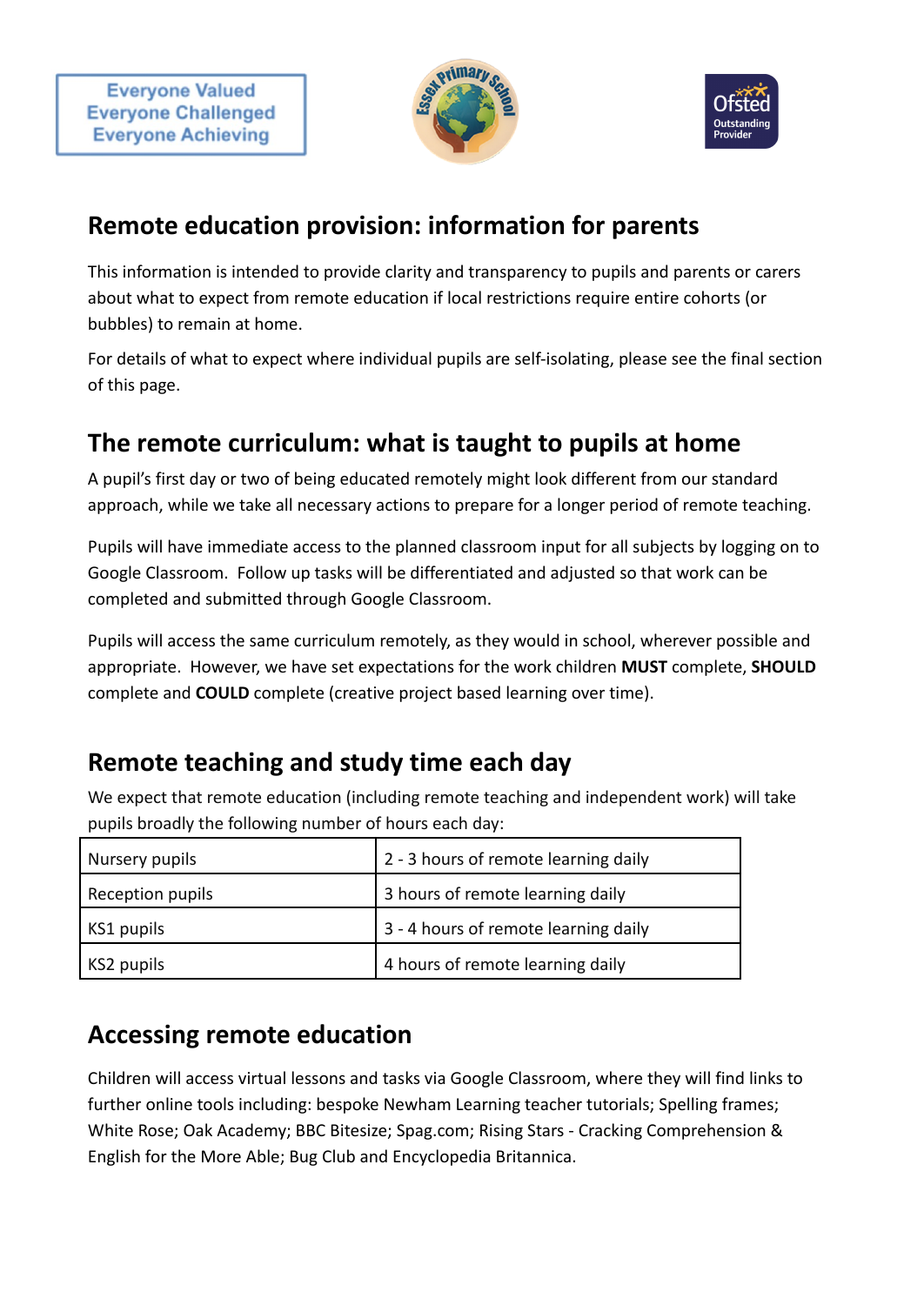We recognise that some pupils may not have suitable online access at home. We will take the following approaches to support those pupils to access remote education.

- Google Chromebooks/laptops will be issued to pupils with vulnerable and pupil premium children prioritised.
- Children with restricted access to an internet connection or who do not have online access will be provided with printed packs.
- BT wifi codes have been given to parents with connectivity difficulties.

We have set expectations for the work children **MUST** complete, **SHOULD** complete and **COULD** complete (creative project based learning over time) as we recognise the need for flexibility in the way children are accessing their learning during this period. Timetables have been pinged to parents as a guide for how to structure the day.

**Nursery** 2 - 3 hours of virtual learning and activities for all 15 hour pupils including

- 30 40 minute daily live zoom session with their class teacher or familiar adult
- 20 minute live PE Session daily
- 30 minute live phase assembly (weekly)
- Access to scheduled activities using EasyPeasy login

Activities will be pinged to parents everyday (English, Maths, Creative, Physical Exercise, Phonics and Speech & Language activities).

**Reception** 3 hours of virtual learning and activities via Google Classroom daily including:

- 30 40 minute daily live zoom session with their class teacher or familiar adult
- 20 minute live PE Session daily
- 30 minute live phase assembly (weekly)
- Teachers are providing feedback to work uploaded on GC by parents.

Activities will be uploaded on Google Classroom for morning and afternoon sessions by 9am. Activities include (English, Maths, Creative, Physical exercise, Phonics, Reading and Speech & Language activities).

**Key stage 1 (Years 1 & 2)** 3 - 4 hours of virtual learning and follow up tasks for all pupils via Google Classroom daily including

- 30 40 minute daily live zoom session
- 20 minute live PE Session daily
- 30 minute live phase assembly (weekly)
- Teachers use own lesson flipcharts, Oak Academy, BBC bitesize, Times tables rockstar and various other resources to support pupil learning at home
- Teachers are providing feedback to pupil work submitted on Google Classroom and also supporting pupils via chat facility.

Virtual lessons and tasks will be uploaded on Google Classroom for morning and afternoon sessions by 9am. Tasks include (English, Maths, Foundation subjects, Physical exercise, Phonics and Reading).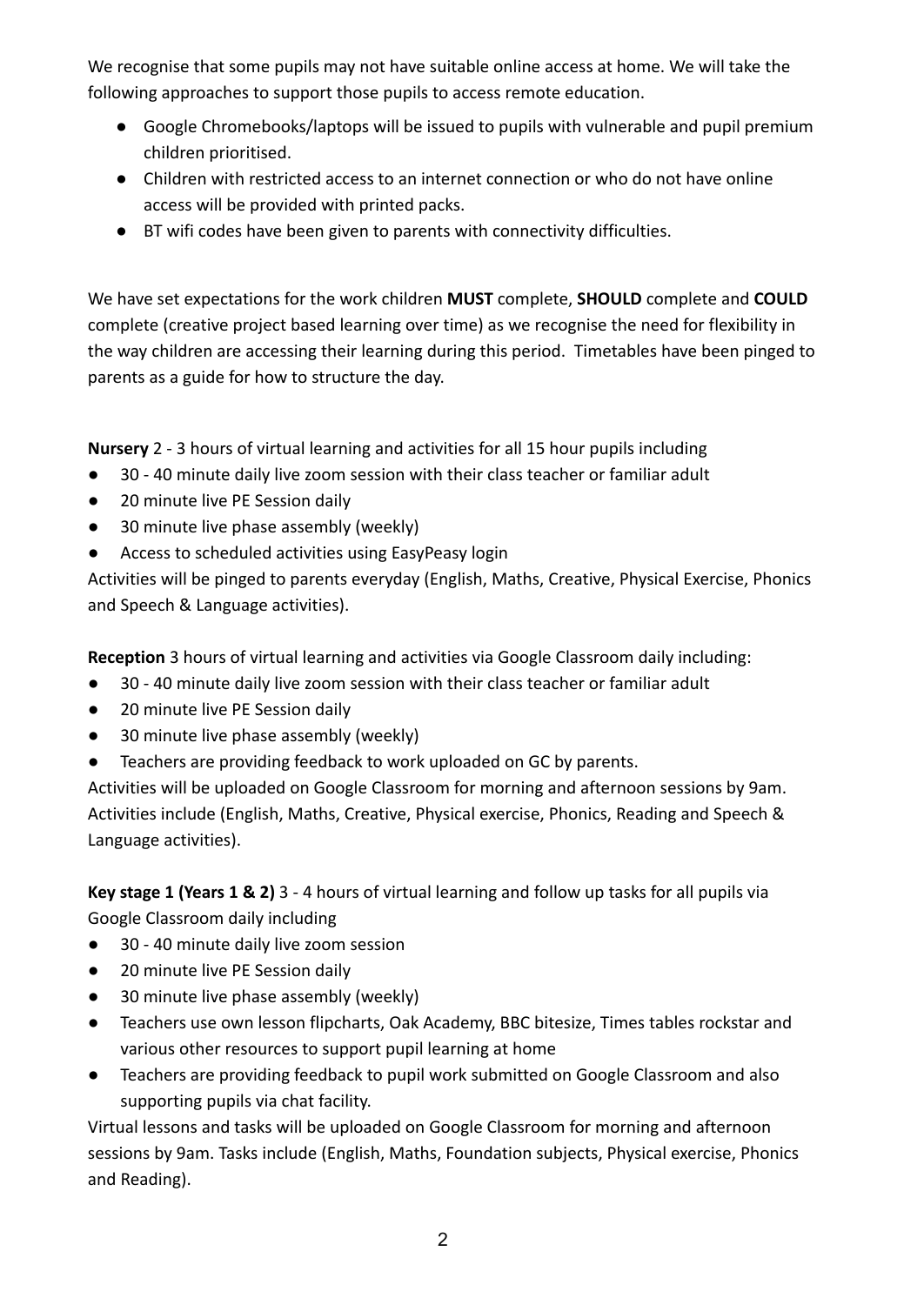**Key stage 2 (Years 3, 4, 5 & 6)** 4 hours of virtual learning and follow up tasks for all pupils via Google Classroom daily including

- 30 40 minute daily live zoom session
- 20 minute live PE session daily
- 30 minute live French session weekly
- 30 minute live phase assembly (weekly)
- Teachers will use their own lesson flipcharts, Oak Academy, BBC bitesize, Times tables rockstar and various other resources to support pupil learning at home.
- Teachers will provide feedback to pupil work submitted on Google Classroom and also supporting pupils via chat facility.

Virtual lessons and tasks are uploaded on Google Classroom for morning and afternoon sessions. Tasks include (English, Maths, Foundation subjects, Physical exercise, Phonics and Reading). **Year 6 will also receive an additional 30-40 minute afternoon live zoom session focussing on arithmetic.**

#### **Remote education for self-isolating pupils**

Where individual pupils need to self-isolate but the majority of their peer group remains in school, remote education will be provided with teaching input made available through Google Classroom and where appropriate additional voiceover explanations. Wherever possible, children will be set the same tasks as their peers, adapted for their individual needs, as required. Feedback will be given daily via Google Classroom.

# **The role of parents**

We expect parents to ensure their children can access the learning provided and to contact the school if they experience difficulties, or if their child is unwell and cannot complete their assignments. We expect that parents will ensure children are on time for face to face teaching, and prepared to learn with a pencil/pen and paper. We expect parents to monitor their children's participation and behaviour, online, as well as safe internet use.

Our expectations of children are:

| <b>MUST</b>                                                                                                                           | <b>SHOULD</b>                                 | <b>COULD</b>                                                                                                                                    |
|---------------------------------------------------------------------------------------------------------------------------------------|-----------------------------------------------|-------------------------------------------------------------------------------------------------------------------------------------------------|
| The expectation is that all<br>pupils MUST:                                                                                           | The expectation is that all<br>pupils SHOULD: | The expectation is that all<br>pupils COULD:                                                                                                    |
| 1. Attend all live zoom<br>sessions.<br>2. Complete all tasks on<br>google classroom for each<br>subject based on their<br>timetable. | 1. Try the extension tasks<br>daily.          | 1. Complete their class<br>project set on Google<br>Classroom over time.<br>2. Share their projects back at<br>school once lockdown is<br>over. |